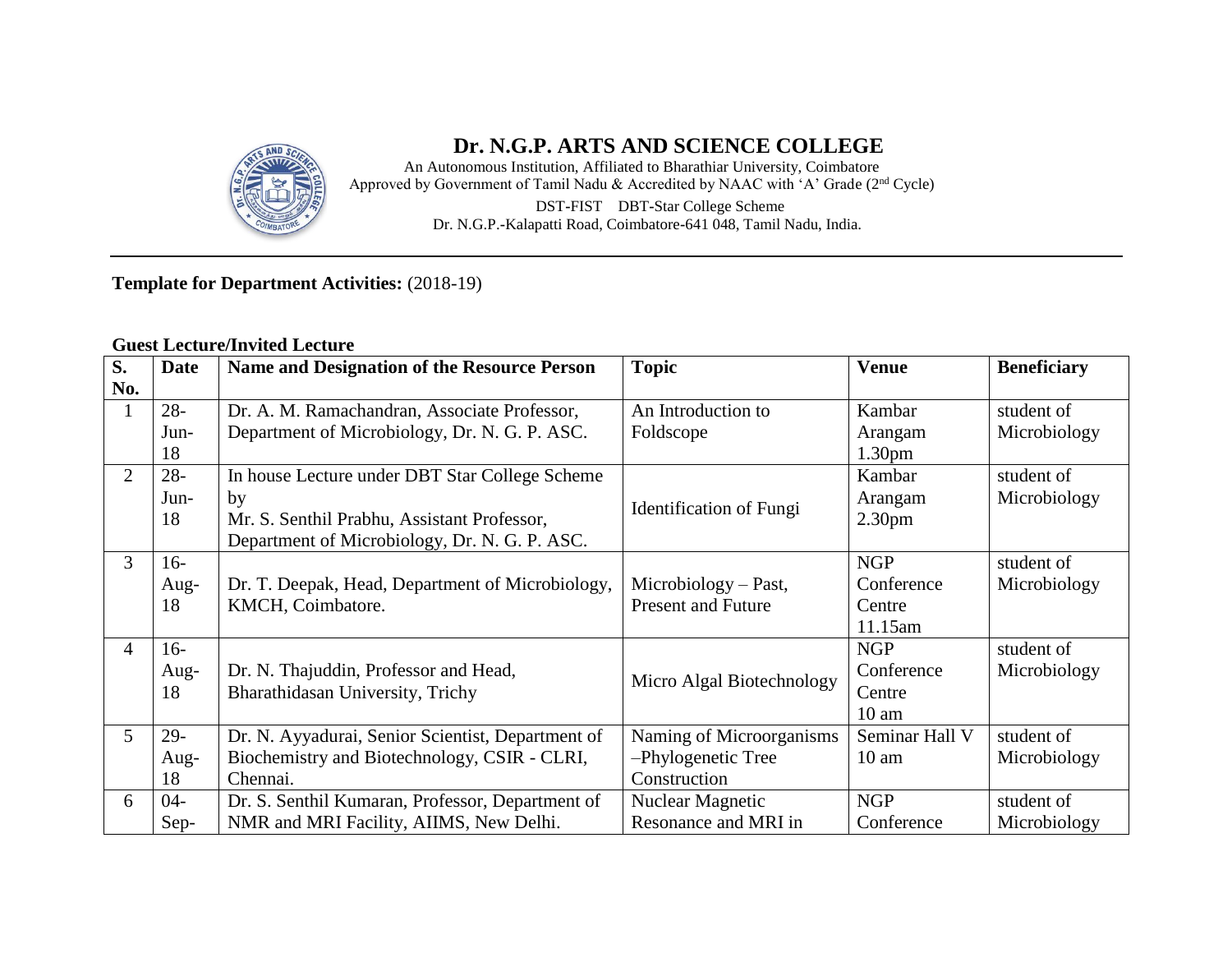|    | 18                   |                                                                                                                                                 | clinical sciences                                                      | Centre<br>$10 \text{ am}$                                   |                            |
|----|----------------------|-------------------------------------------------------------------------------------------------------------------------------------------------|------------------------------------------------------------------------|-------------------------------------------------------------|----------------------------|
|    | $11 -$<br>Sep-<br>18 | Dr. A. M. Ramachandran, Associate Professor &<br>Mr. E. Kumaran, Assistant Professor, Department<br>of Microbiology, Dr. N. G. P. ASC.          | <b>Safety Awareness</b><br>Programme for Lab<br><b>Assistants</b>      | PG lab<br>3.00pm                                            | student of<br>Microbiology |
| 8  | $26 -$<br>Sep-<br>18 | Dr. S. VIJAYAPRAKASH<br><b>Quality Controller</b><br>Mylan Laboratories Limited<br>Bangalore                                                    | Application of<br>Microbiology in<br><b>Pharmaceutical Industries</b>  | 10.00am<br>Kambar<br>Arangam                                | student of<br>Microbiology |
| 9  | $01 -$<br>Feb-<br>19 | Dr. Kanthesh, Course Coordinator, Molecular<br>Biology, Faculty of Life Sciences, JSS AHER,<br>Mysuru.                                          | Blood: The testament of<br>Life from Development to<br><b>Diseases</b> | 1.00 <sub>pm</sub><br>Seminar Hall<br><b>VII</b><br>D Block | student of<br>Microbiology |
| 10 | $16-$<br>Feb-<br>19  | Dr. Yuvaraj Haldorai, Ramalingaswami Faculty<br>Fellow, Department of Nanoscience and<br>Technology, Bharathiar University, Coimbatore –<br>46. | Nanotechnology and its<br>applications                                 | <b>East Seminar</b><br>Hall, Dr. NGP<br>IT                  | student of<br>Microbiology |
| 11 | $20 -$<br>Mar-<br>19 | Dr. Karthik Rajamanickam, Post Doctoral<br>Fellowship, College of Pharmacy and Nutrition,<br>University of Saskatchewan, Canada.                | Research Opportunities in<br>Canada                                    | 10.00am<br>Seminar Hall<br><b>VII</b><br>D Block            | student of<br>Microbiology |

#### **Staff Publication**

| Sl.<br>N <sub>0</sub> | <b>Name of Author</b> | <b>Paper Title</b>                        | <b>Journal Name</b>  | Year /<br><b>Month</b> | Vol &<br><b>Issue</b><br>No | Impact<br><b>Factor</b> |
|-----------------------|-----------------------|-------------------------------------------|----------------------|------------------------|-----------------------------|-------------------------|
|                       | V. Kavitha, G.        | Antimicrobial efficacy of fresh and dried | Drug Invention Today | Feb 2019               | $11(5)$ ,                   | 0.897                   |
|                       | Manonmani, J.         | banana peel extracts: An in vitro study   |                      |                        | 0975-                       |                         |
|                       | Devakumar             |                                           |                      |                        | 7619                        |                         |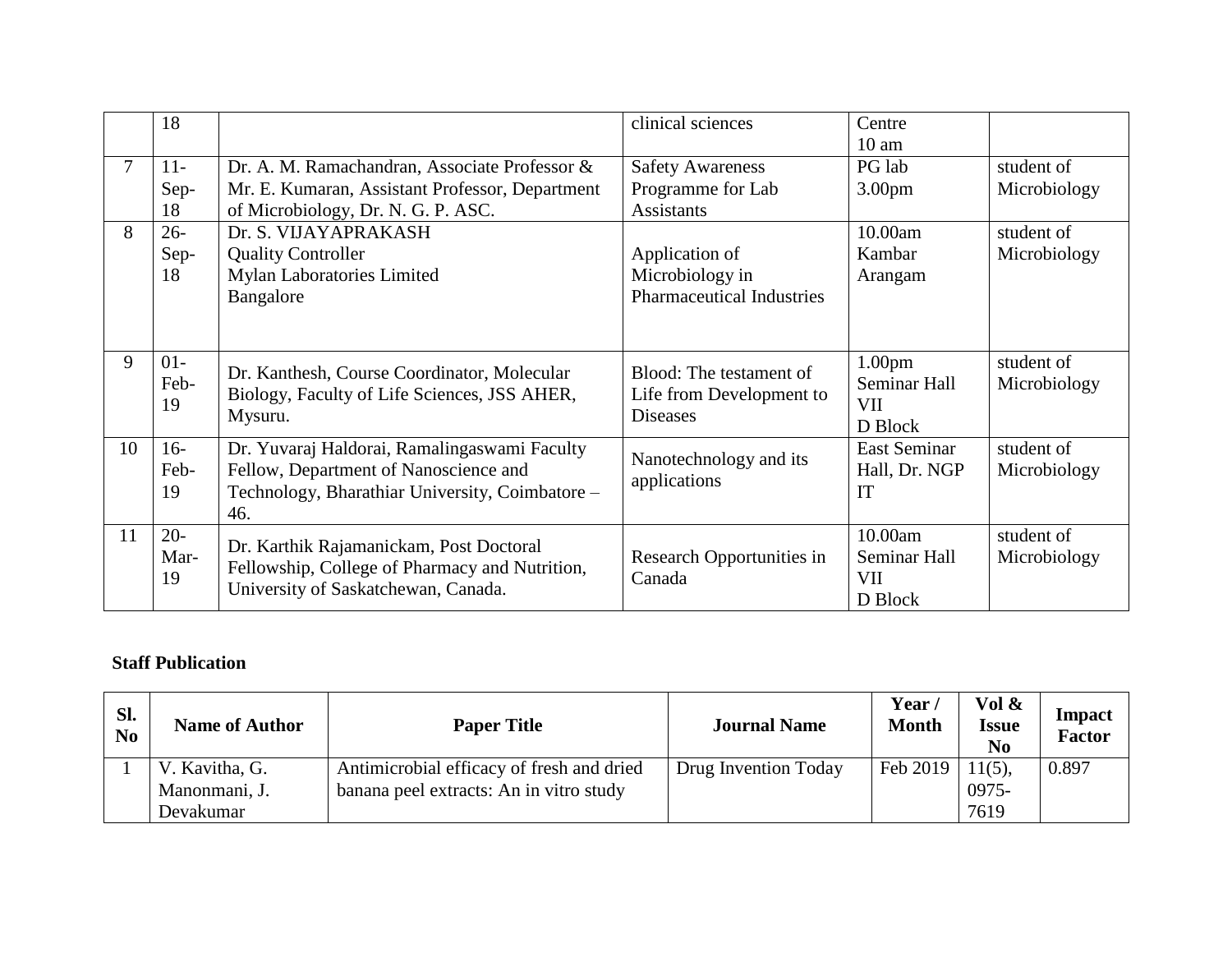| Mr. S. Senthil  | Antibacterial Activity of Silver      | International Journal of   | Mar  | $9(2)$ , | $- -$ |
|-----------------|---------------------------------------|----------------------------|------|----------|-------|
| Prabhu &        | Nanoparticles Synthesized by using    | Pharmacy and               | 2019 | $2321 -$ |       |
| Dr. J. Renga    | Lichens <i>Heterodermia boryi</i> and | <b>Biological Sciences</b> |      | 3272     |       |
| Ramanujam       | Parmotrema stuppeum                   |                            |      |          |       |
| Dr. S. S. Sudha |                                       |                            |      |          |       |

### **Extension Activities**

| S.<br>No.      | <b>Date</b> | Nature of the extension                  | <b>Place</b>                                     | <b>Students</b><br>involved |
|----------------|-------------|------------------------------------------|--------------------------------------------------|-----------------------------|
|                | $21-Jul-$   | An Awareness programme on Self           | General public, Periya Thadagam, Coimbatore      | III B.Sc.,                  |
|                | 18          | Medication through Door to Door campaign |                                                  |                             |
| $\overline{2}$ | $21-Jul-$   | An Awareness programme on Immunization   | General public, Periya Thadagam, Coimbatore      | III B.Sc.,                  |
|                | 18          | against Lethal Diseases                  |                                                  |                             |
| 3              | $23-Jul-$   | An Awareness programme on Personal       | <b>Kalaptty Govt. School</b>                     | III B.Sc.,                  |
|                | 18          | Hygiene for School children              |                                                  |                             |
| $\overline{4}$ | $29$ -Jul-  | <b>Liver Safety Awareness Programme</b>  | students of Dr. N.G.P. Arts and Science          | III B.Sc.,                  |
|                | 18          |                                          |                                                  |                             |
| $\mathfrak{S}$ | $15$ -Oct-  | An Awareness Programme on Hand Wash      | the students of Dr.N.G.P. Arts and Science       | III B.Sc.,                  |
|                | 18          | practice                                 |                                                  |                             |
| 6              | $30-Jan-$   | Awareness about Zoonotic diseases and    | General Public at Periya Thadagam Village        | III B.Sc.,                  |
|                | 19          | Personal Hygiene                         |                                                  |                             |
|                | $08$ -Feb-  | Awareness programme on Water Borne and   | General public at Veeriyam Palayam, Karupparayan | III B.Sc.,                  |
|                | 19          | <b>Zoonotic Diseases</b>                 | Palayam and Kaikolam palayam Villages            |                             |

# **Students Participation**

| ◡<br>No. | <b>Date</b> | <b>Name of the Students</b> | Event | College | <b>Inter Collegiate / Inter</b><br><b>Departmental</b> | <b>Prizes won</b> |
|----------|-------------|-----------------------------|-------|---------|--------------------------------------------------------|-------------------|
|----------|-------------|-----------------------------|-------|---------|--------------------------------------------------------|-------------------|